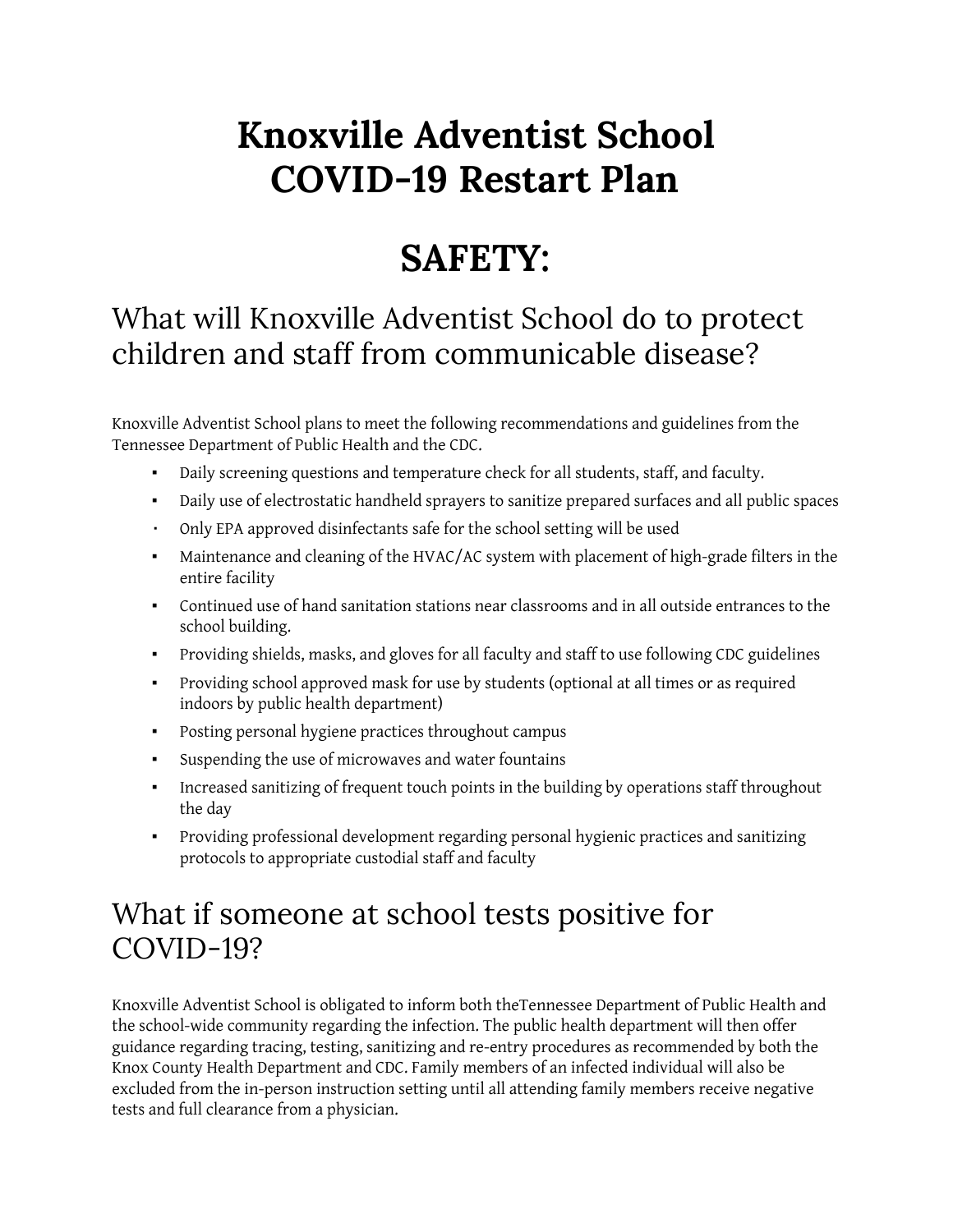## What if my child becomes sick during a school day?

Knoxville Adventist School strives to ensure the health and safety of students and faculty. Should your child become ill with a fever over 99.5 degrees during the school day, they will be isolated until picked up by a parent/guardian. Arrangements to pick up an ill child should take place within an hour of notification.

If a child goes home or is held at home due to fever and or symptoms of COVID-19 the student needs a doctor's permission and/or negative COVID-19 test result.

Knoxville Adventist School does not have an on-site nurse. All staff have been trained in First Aid, CPR, AED, and the use of an Epipen. When an emergency arises, staff immediately notify parents, and when necessary contact 911 for emergency response.

### How will I know if someone at the school has been diagnosed with COVID-19?

The Knoxville Adventist School Board has authorized the school administrator, Mr. White, to determine when to inform parents regarding a positive diagnosis of COVID-19 of someone in the school building. Mr. White is required to report confirmed diagnosed individuals to the Knox County Health Department, and will then work in consultation with them to communicate the following:

- scope of the problem (number of known cases)
- background information including symptoms, spread, and incubation period
- any additional measures taken to mitigate disease spread (quarantine, etc.)

Knoxville Adventist School recognizes that an individual's health status is personal and private. Therefore, the school administrator will handle the information regarding the person's health status in accordance with state and federal laws, and handbook policies governing the confidentiality of student and staff health records.

#### Are there risks with my child attending school in-person?

Knoxville Adventist School strives to ensure the health and safety of each child and employee in its care. The administration recognizes that communicable diseases that may afflict those in the school range from common childhood diseases, acute and short term in nature, to chronic, life-threatening diseases. The Knoxville Adventist School Board relies on the advice of the public health and medical communities in assessing the risk of transmission of various communicable diseases to determine how best to protect the health of both students and staff. Management of common communicable diseases will be in accordance with Tennessee Department of Public Health guidelines and communicable diseases control rules.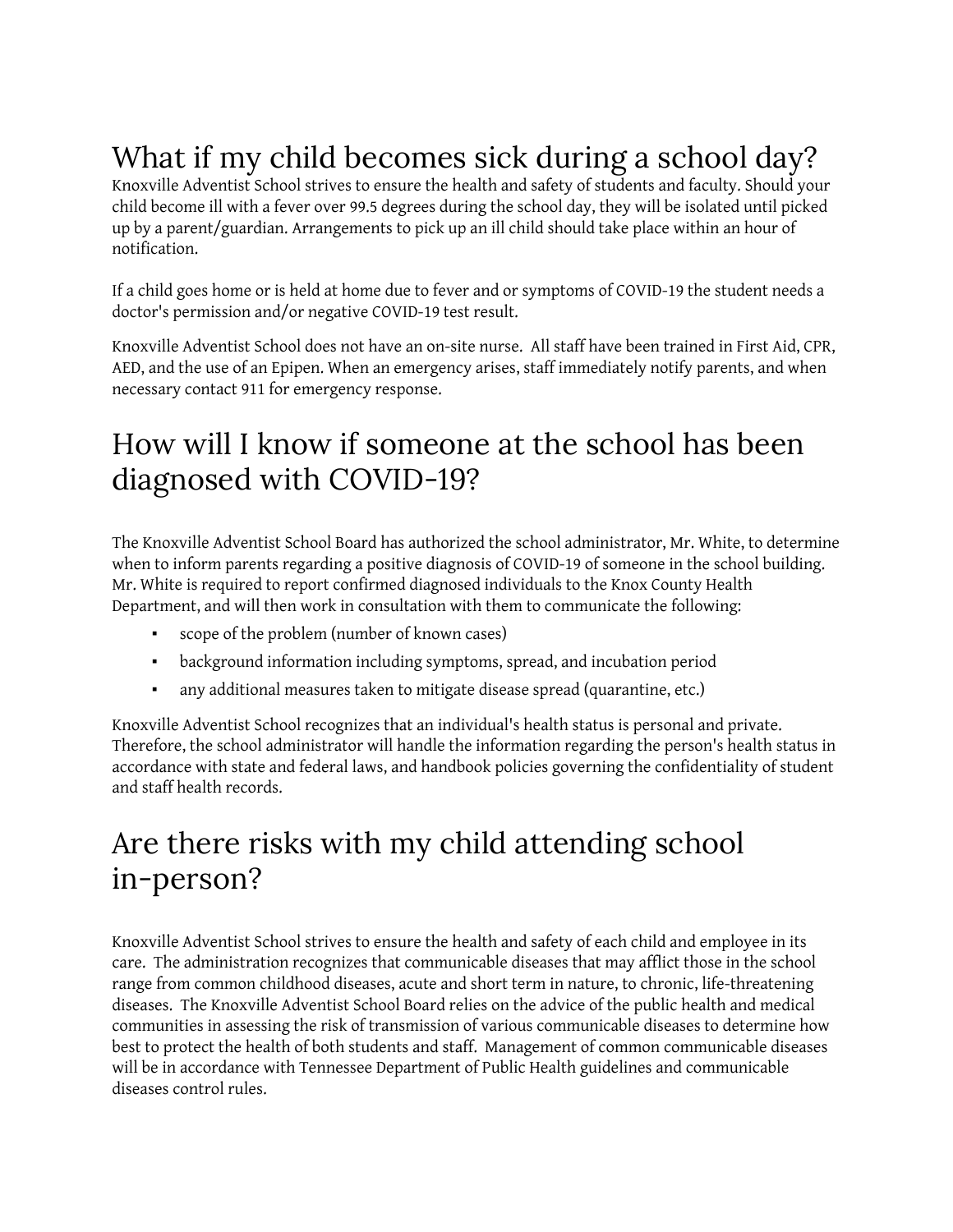A student or staff member that exhibits symptoms of a communicable disease that is readily transmitted in the school setting may be temporarily excluded from school attendance. Knoxville Adventist School reserves the right to require a statement from the student's or staff member's primary care provider authorizing the person's return to school. The school administrator, as designated by the school board, will determine which additional staff members, if any, have a need to know of the affected person's condition. Only those persons with direct responsibility for the care of the student will be informed of the specific nature of the condition, if it is determined there is a need for the individual to know this information. Parents of other children attending the school may be notified that their child has been exposed to a communicable disease without identifying the particular person who has the disease.

The risk of contracting COVID-19 remains in our community. Parents are welcome to review the written safety protocols, observe the facility/equipment when school is not in session, and discuss any concerns with school administration. Knoxville Adventist School understands that the novel coronavirus, COVID-19 has been declared a worldwide pandemic, and is extremely contagious. Although the school has implemented feasible and developmentally appropriate measures to reduce the spread of Covid19, it cannot guarantee that you or your child will not be infected with COVID-19.

#### Can you tell me about class size restrictions?

Knoxville Adventist School will be following the CDC recommendation that students and staff maintain social distancing. This means that the classrooms will be arranged to implement developmentally appropriate and feasible social distancing. Although no class size limitations are currently in place, the physical size of the classroom does place some limitations on the number of students that can utilize that space while maintaining the appropriate distance.

Faculty and administration are currently working together to rearrange the classrooms to maximize the space available and accommodate the students that have enrolled for the 2020-2021 school year. Fortunately, there are many spaces within our current building that allow us flexibility with instructional spaces. We continue to explore these options. With the beautiful campus, we also plan to utilize the outdoors, God's first classroom, to enhance our educational opportunities. You will notice that a camp chair may have been added to the student supply list to enable teachers to provide instruction either in the classroom or outdoors when appropriate.

#### Will the school continue to sponsor events or attend chapel programs?

Knoxville Adventist School Administration and School Board continue to monitor the requirements for gathering in larger groups. At this time, chapel programs will try to be offered in the out of doors with large space or virtually to each classroom.

When restrictions on gatherings are lifted, we fully intend to continue with the traditional programming that enhances our spiritual and learning community.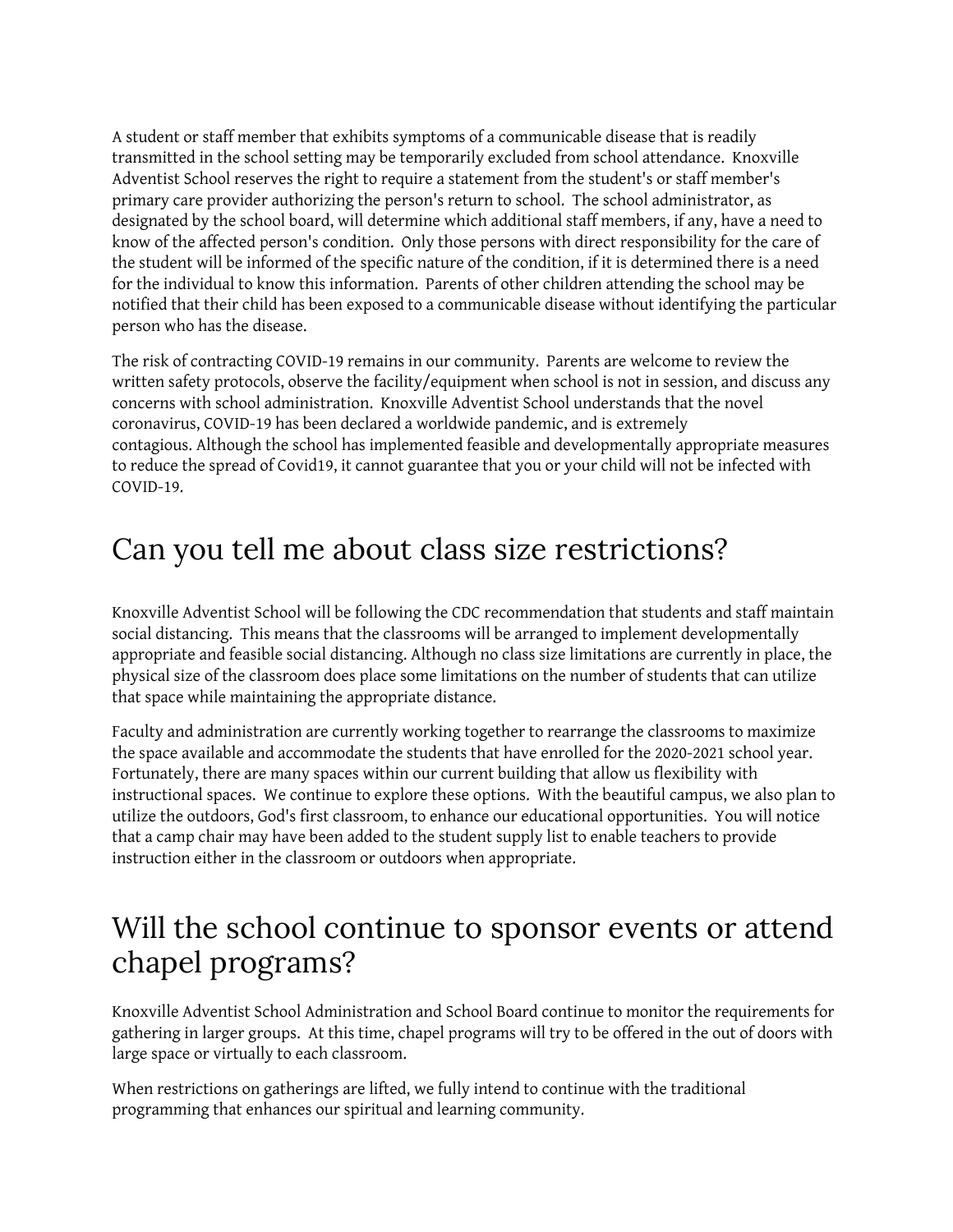## **OPTIONS:**

#### Will virtual education be available during the 2020-2021 school year?

Knoxville Adventist School offers families two education options to choose from during the 2020-2021 school year if quarantine is required.

#### **Option #1 - Required Option for healthy students**

Knoxville Adventist School will open for in person instruction using appropriate health and safety protocols on August 11, 2020.

#### **Option #2- Option for unhealthy or quarantined students**

A short term virtual/hybrid option is available for students to watch live video feed of instructional activities happening within the classroom. This is intended as a stop-gap measure to allow quarantined students, who remain well enough, to receive adequate instruction remotely. Should your family need to start the school year in the virtual setting, please contact Mr. White immediately.

### What if the school is quarantined again?

Knoxville Adventist School Board and Administration continue to review possible scenarios as they prepare for the 2020-2021 school year. The faculty successfully provided virtual instruction for students in all grades K-8 during the last quarter of 2019-2020. A virtual program will be available for students in K through 9th grade. Although no plan is certain, contingency plans are in development for the following possibilities.

- 1. Normal/Back to School Education offering the full program of aftercare, sports, music, arts, field trips, etc.
- 2. Amended Back to School program with limited extracurricular activities as health/safety guidance allows.
- 3. Intermittent Education Pivoting between in-person and virtual instruction as health/safety guidance allows.
- 4. Fully Virtual

Live instruction in the classroom remains the goal for the school year, and Mr. White will continue to work with the Knox County Health Department to ensure that health and safety standards are met appropriately. Thank you for joining us in prayer as we hold up our community leaders during the decision making process this July and August!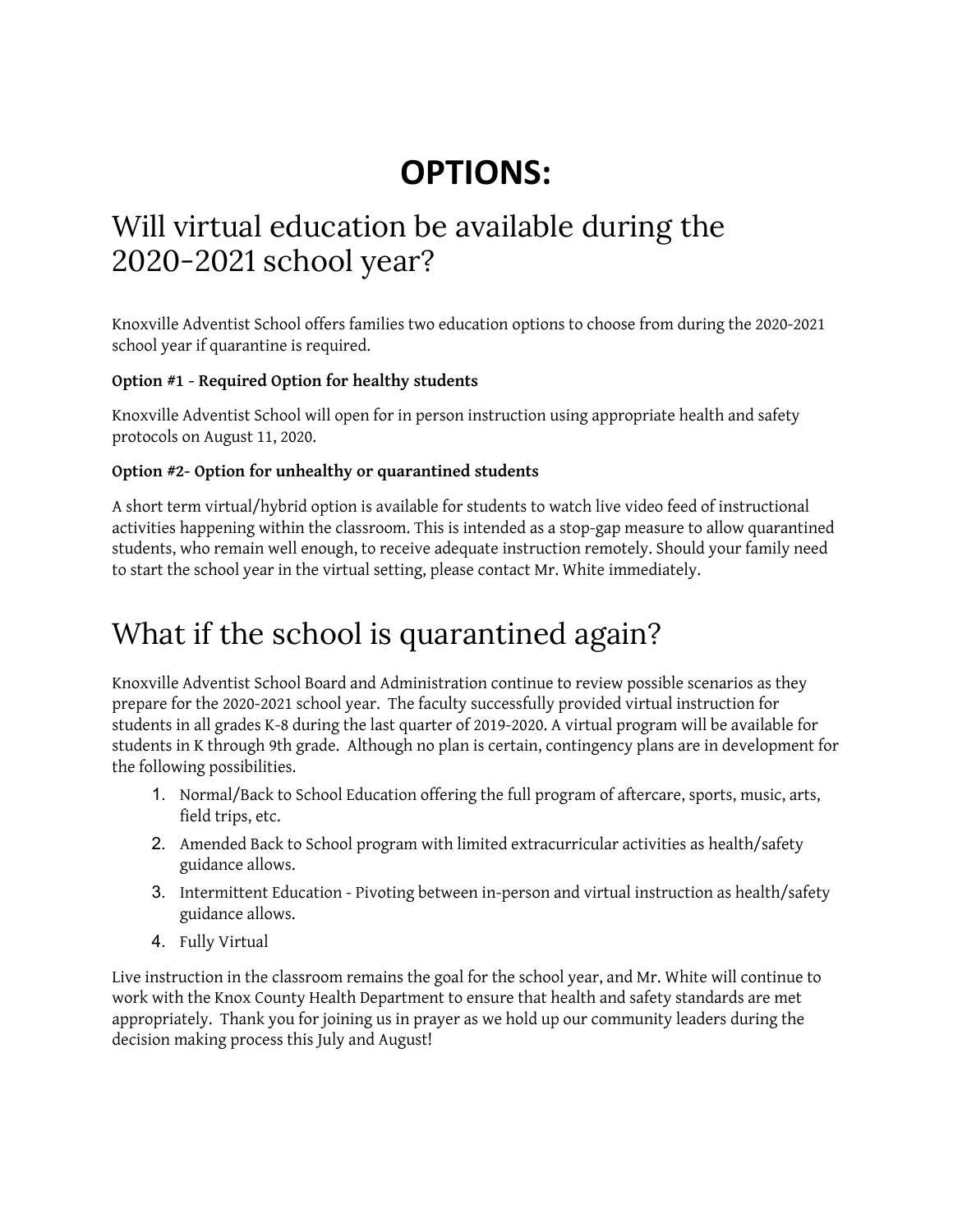### Will the virtual options be any different for families of Forest School students in K-2?

Knoxville Adventist School recognizes the significant difficulty of providing virtual instruction to children in the Kindergarten-2nd grade setting. It is our hope that we can continue to provide in-person instruction, thus allowing parents the opportunity to work. However, in the event that the entire school is quarantined again, Mrs. Thomason is prepared to offer a limited screen-time virtual instructional program to meet as much of your child's spiritual and academic needs as possible in this setting. This virtual program will continue to include a few important aspects of Forest School via video.

#### What if the school is required to be in quarantine, and virtual education does not fit our family's needs?

Knoxville Adventist School understands that families face difficult choices. Policies regarding student withdrawal can be found within the school handbook. We will continue to uphold your family in prayer - praying that you are able to find the support needed to ensure your child's spiritual, academic, social and physical success!

# **SCHEDULES:**

#### Will there be changes to the published school calendar?

Knoxville Adventist School published the 2020-2021 school calendar to meet the requirements set forth by accreditation bodies. Due to the impact of the COVID-19 pandemic, parents should be prepared for possible changes that are not within the school's control. The administration and faculty have done their best to prepare a virtual and in person option that will abide by the published calendar, but all should understand that unforeseen circumstances may force changes to the plan.

#### Will enrichment activities be part of the school curriculum?

Knoxville Adventist School, following recommendations **at this time**, has suspended or amended the following activities: Before/Aftercare, After School Sports, and off-campus field trips. However, we are increasing outdoor education opportunities for all students. Time outside lessens the likelihood of illness and is beneficial to the physical, emotional, mental, social, and spiritual well-being of our students.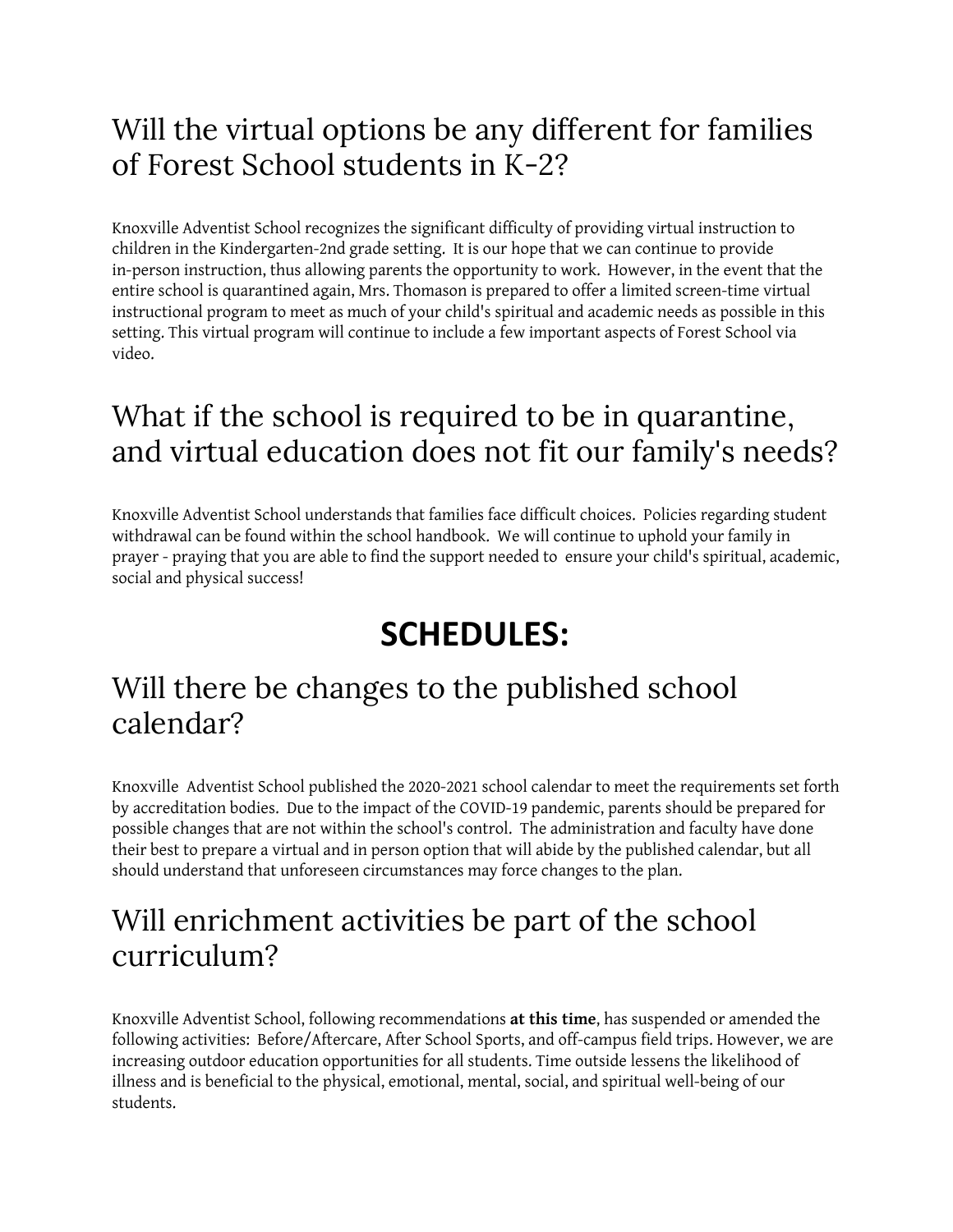### What will the virtual attendance requirements look like?

During the 2019-2020 school year, attendance policies were amended due to unexpected school closures. However, moving forward, attendance and grading policies will follow those outlined in the student handbook.

Knoxville Adventist School has designed a schedule that provides for academic experiences in both the in-person and virtual settings. The virtual option was designed as a stop-gap measure to meet short term needs due to the pandemic, and thus should not typically exceed the 21 day exclusion period. Students in the virtual settings will be required to attend the scheduled classes during the same periods as those within the building. Parents with students in the virtual setting assume responsibility for the supervision of their child, including timely log-in to attend virtual instruction. Should a child not attend class either in person, or in the virtual setting, they will be counted as absent. Please see the attendance and absence policies located in the school handbook.

Preparing for virtual instruction requires extensive planning on behalf of the teacher, parents and student. Those families needing virtual instruction must complete a request for approval to the school administration that includes the following:

- 1. Reason for the request
- 2. Length of request
- 3. Virtual access
- 4. Contact information for person assigned to supervise the student(s)

# **TUITION:**

#### Will there be any refunds or tuition credits should the school return to quarantine and virtual education?

Knoxville Adventist School strives to treat families fairly and with understanding. During the past quarantine, funds not utilized for hot lunch remain available for future credit.

Virtual instruction, although outside of the school building facility, increases the costs of the school substantially. With this in mind, the tuition and fees for the 2020-2021 school year will remain the same for both in person and virtual options.

With the exception of refunds or prorated credits for optional services such as aftercare or hot lunch, which are not utilized during a quarantine period, there will be no tuition or registration fee refunds. Those facing financial difficulty are asked to contact Mr. Denney or Mr. White as soon as possible to discuss possible financial assistance.